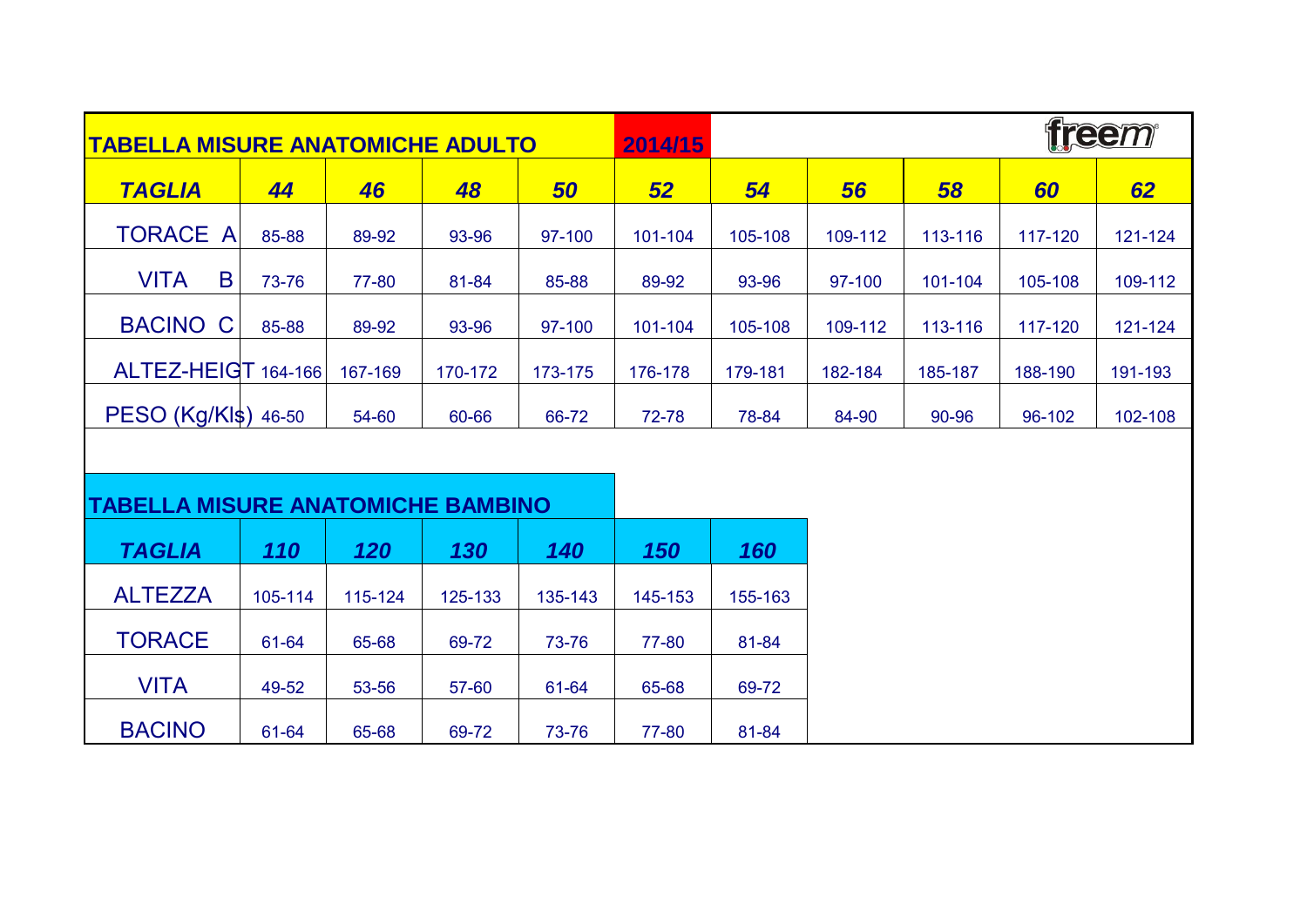| freem<br>2014/15<br><b>TABELLA MISURE ANATOMICHE X ABBIGLIAMENTO</b> |         |           |         |         |         |                |         |         |  |
|----------------------------------------------------------------------|---------|-----------|---------|---------|---------|----------------|---------|---------|--|
| <b>TAGLIA</b>                                                        | 2XS     | XS        | S       | M       |         | <b>XL</b>      | 2XL     | 3XL     |  |
| <b>TORACE</b>                                                        | 86-89   | $90 - 93$ | 94-97   | 98-102  | 103-106 | <u>107-112</u> | 113-118 | 119-124 |  |
| VITA                                                                 | 73-77   | 78-81     | 82-85   | 86-90   | 91-95   | 96-102         | 103-108 | 109-113 |  |
| <b>ALTEZZA</b>                                                       | 164-166 | 167-169   | 170-172 | 173-175 | 176-178 | 179-183        | 184-188 | 189-193 |  |
|                                                                      |         |           |         |         |         |                |         |         |  |